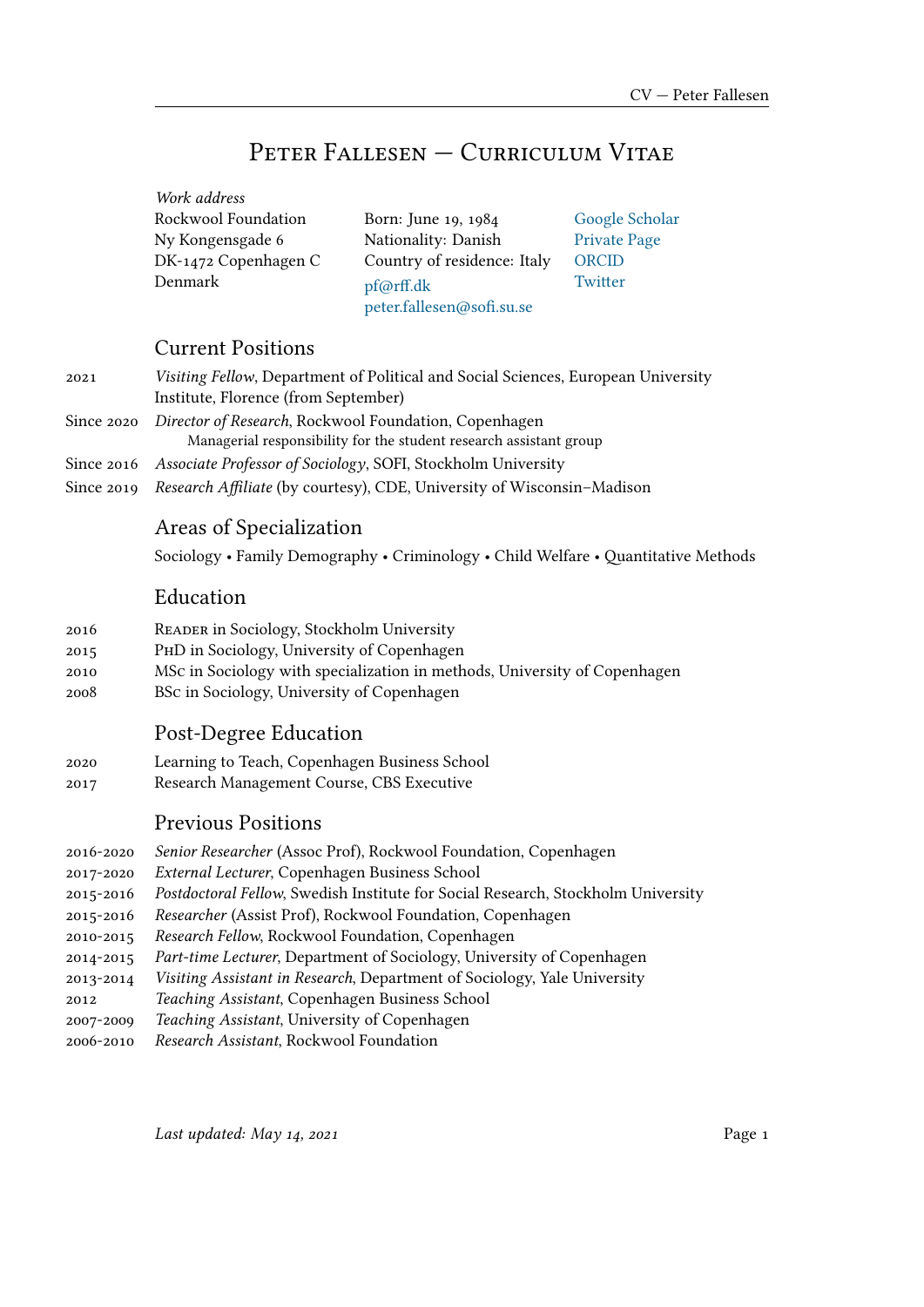## Visiting Positions

Yale University (Dep. of Sociology), UC Berkeley (School of Social Welfare), UW-Madison (Institute for Research on Poverty), UW-Madison (Center for Demography and Ecology), European University Institute (Department of Political and Social Sciences).

### Awards

Denmark-America Foundation Scholar, academic year 2013/14.

## Grants  $\acute{\mathrm{\sigma}}$  Scholarships

**ONGOING** 

- **2021** *Changing Families and the Reciprocal Exchange of Living Conditions between Generations*. Grant from Bank of Sweden Tercentenary Foundation. SEK 2,511,000 (\$294,485) PI. *Co-investigator*: Michael Gähler.
- **2020** *Stress and Time-use.* Grant from the Rockwool Foundation. DKK 1,989,000 (\$318,680). Project manager. *Co-investigators*: Jacob Ladeburg (original PI), Jesper Kristiansen.
- **2020** *Gender and Generation Survey 2020 for Denmark.* Grant from the Rockwool Foundation. DKK 3,453,000 (\$523,031). PI. *Co-investigators*: Laust Hvas Mortensen, Lisbeth Trille Gylling Loft.
- **2019** *Consequences of the Great Recession in Denmark: Social policy context, labor market outcomes and secondary effects.* Grant from the Rockwool Foundation. DKK 6,212,000 (\$915,715). *Principal Investigator:* Anders Bruun Jonassen. *Co-investigators*: Simone Nordlund-Vering Johansen, Mads Lybech Christensen.
- **2019** *Understanding the Gender Earnings Gap in Denmark: The Role of Policies and Family Choices*. Grant from the Rockwool Foundation. DKK 4,999,000 (\$680,000). PI. *Co-investigators*: Mathilde Holm Lund, Signe Hald Andersen, Mette Ejrnæs.
- **2017** *The problematic trinity Intergenerational and temporal transmissions of experiences in child welfare, criminal justice, and mental health services*. Grant from the Rockwool Foundation. DKK 5,239,000 (\$750,000). PI. *Co-investigators*: Signe Hald Andersen, Anna Sofie Tegner Anker, Christopher Wildeman, Lawrence M. Berger.
- **2016** *Interlocking inequalities: a multidimensional perspective on inequality in contemporary Sweden.* Grant from FORTE. SEK 22,000,000 (\$2,400,000). *Principal investigator*: Carina Mood. *Co-investigators*: Jan O. Jonsson, Per Engzell, Stephanie Plenty, Jenny Torssander, Michael Gähler, Frida Rudolphi, Erik Bihagen, and Robert Erikson.

### **CLOSED**

2015 *Beyond employment effects—externalities and unintended consequences of the 2003 Danish Employment Act.* Grant from the Rockwool Foundation. DKK 2,550,000. (\$400,000). PI. *Co-investigators*: Christopher Wildeman and Lawrence M. Berger.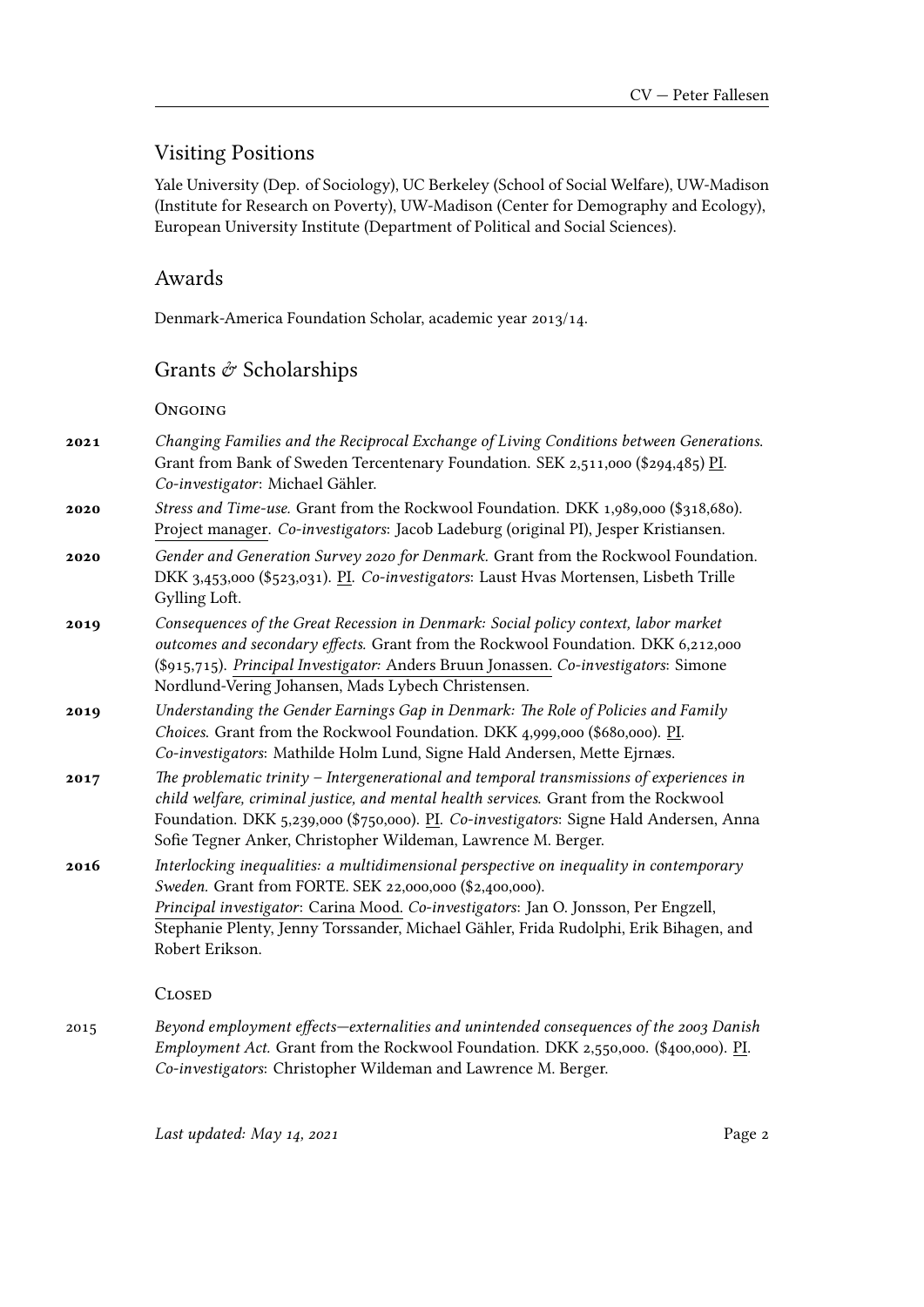- 2013 *The effect of early inpatient treatment of psychiatric patients.* Grant from the Rockwool Foundation. DKK 1,565,000 (\$283,000). PI. *Co-investigator*: Rasmus Landersø.
- 2013 *J. C. Petersen and wife Fanny Petersen's scholarship.* Grant from the Denmark-America Foundation  $\dot{\mathcal{C}}$  The Egmont Foundation: DKK 100,000 (\$17,500)
- 2013 *Travel Scholarship.* Grant from the the Oticon Foundation. DKK 24,000 (\$4,350)
- 2013 *Welfare institutions, welfare policy, and labor supply.* Grant from the Rockwool Foundation. DKK 4,175,000 (\$861,000). *Principal investigator*: Signe Hald Andersen. *Co-investigators*: Richard Breen, Berkay Ozcan, and Christopher Wildeman.
- 2012 *Life courses, peer effects, and crime.* Grant from the Rockwool Foundation. DKK 5,365,000 (\$972,000). *Principal investigator*: Torben Tranæs. *Co-investigators*: Signe Hald Andersen, Lars Højsgaard Andersen, Britt Østergaard, Peer Skov, Anna Piil Damm, Cédric Gorinas, and Christopher Wildeman.
- 2011 *Evaluation of Intervention under the Ministry of Social Affairs.* Grant from the Rockwool Foundation. DKK 3,000,000 (\$543,000). *Principal investigator*: Signe Hald Andersen.
- 2010 *Children in care II, effects and consequences.* Grant from the Rockwool Foundation. DKK 3,690,000 (\$668,000). *Principal investigator*: Signe Hald Andersen. *Co-investigators*: Bjarne Madsen, Astrid Estrup Enemark, Christopher Wildeman, and Natalia Emanuel.

Publications (†: gradudate student co-author)

peeR-Reviewed aRticles and booK chapteRs

- 2021 Andersen, Lars. H, Fallesen, PeteR & Brueckner, Tim A,. (*accepted*). "Risk of Stress/Depression and Functional Impairment in Denmark Immediately Following a COVID-19 Shutdown." *BMC Public Health*.
- 2021 Fallesen, PeteR (*accepted*). "Institutional Persistence: Involvements with Child Protective Services, the Criminal Justice System, and Mental Health Services across Childhood, Adolescence, and Early Adulthood in Denmark." *The British Journal of Social Work*.
- 2021 Hellstrand, Julia†, Nisén, Jessica, Miranda, Vitor, FALLESEN, PETER, Dommermuth, Lars & Myrskylä, Mikko (*accepted*). "Not only later, but also fewer: Novel trends in cohort fertility in the Nordics." *Demography*.
- 2021 Fallesen, PeteR (2021). "Decline in rate of divorce and separation filings in Denmark in 2020 compared with previous years." *Socius: Sociological Research for a Dynamic World*, 7, 1-7. DOI: 10.1177/23780231211009991.
- 2021 Landersø, Rasmus & Fallesen, PeteR (2021). "Psychiatric Hospital Admission and Later Mental Health, Crime, and Labor Market Outcomes." *Health Economics*, 30(1), 165-179. DOI: 10.1002/hec.4186.
- 2021 Fallesen, PeteR (2021). "Who Reacts to Less Restrictive Divorce Laws?" *Journal of Marriage and Family*, 83(2), 608-619. DOI:10.1111/jomf.12722.
- 2021 Comolli, Chiara L., Neyer, Gerda, Andersson, Gunnar, Dommermuth, Lars, Fallesen, PETER, Jalovaara, Marika, Jonsson, Ari K.†, Kolk, Martin & Lappegård, Trude (2021). "Beyond the Economic Gaze: Childbearing during and after recessions in the Nordic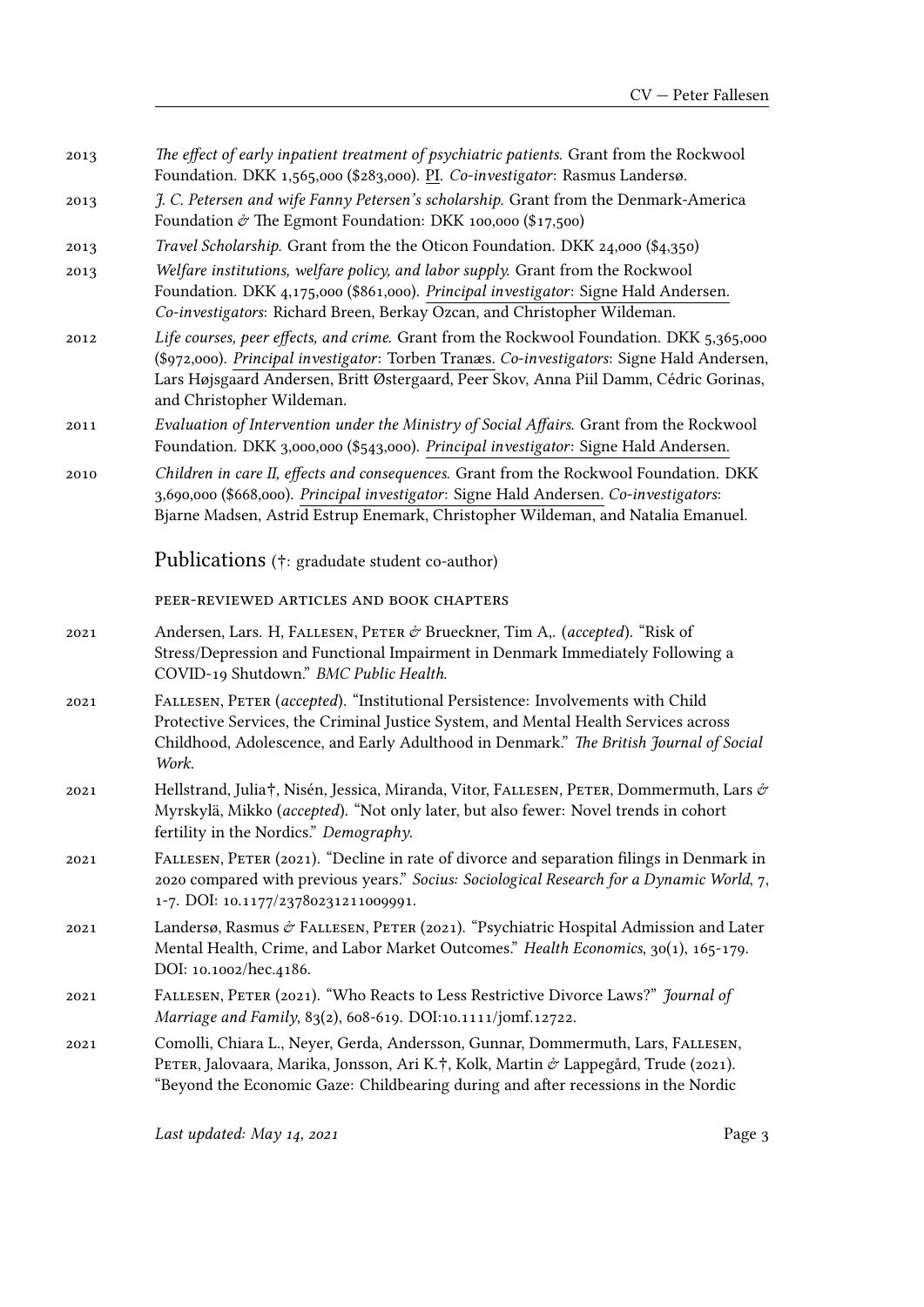countries." *European Journal of Population*, 37, 473–520. DOI: 10.1007/s10680-020-09570-0.

2020 Thielemans, Gert $\dagger$ , FALLESEN, PETER  $\mathcal{O}$  Mortelmans, Dimitri (2020). "Division of Household Labor and Relationship Dissolution in Denmark 2001-2009." *Journal of Family Issues*. DOI: 10.1177/0192513X20949890.

- 2020 Johansen, Simone N. V.†, Fallesen, PeteR, Berger, Lawrence M. & Schultz-Nielsen, Marie Louise (2020). "Household Economic Exclusion among Danish Children: Evaluating Independent and Joint Household Risk of Income Poverty and Parental Labor Market Exclusion over the Course of Childhood." *Social Service Review*, 94(4), 781-814.
- 2020 FALLESEN, PETER & Campos, Benito (2020). "The Effect of Concussion on Salary and Employment–A Population-Based Event Time Study using a Quasi-Experimental Design." *BMJ Open*, 10, e038161.
- 2020 Fallesen, PeteR & Gähler, Michael (2020). "Post-Divorce Dual-Household Living Arrangements and Adolescent Wellbeing." Chapter 16 in D. Mortelmans (ed.) *Divorce in Europe: New insights in trends, causes and consequences of relation break-ups*. Berlin, DE: Springer Nature.
- 2020 FALLESEN, PETER & Gähler, Michael. (2020) "Family Type and Parents' Time with Children: Longitudinal Evidence for Denmark." *Acta Sociologica*, 63(4), 361-380.
- 2019 Jalovaara, Marika, Neyer, Gerda, Andersson, Gunnar, Dahlberg, Johan, Dommermuth, Lars, FALLESEN, PETER  $\mathcal{O}'$  Lappegård, Trude (2019). "Education, Gender, and Cohort Fertility in the Nordic Countries." *European Journal of Population*, 35(3), 563-586. In January 2021, among top 0.1% most cited papers when compared to papers published in the same field at the same time.
- 2018 Fallesen, PeteR, Geerdsen, Lars Pico, Imai, Susumu & Tranæs, Torben (2018). "The Effect of Active Labor Market Programs on Crime: Incapacitation and Program Effects." *Labour Economics*, 52, 263-286.
- 2018 Keilow, Maria<sup>†</sup>, Holm, Anders & FALLESEN, PETER (2018). "The Effects of Medical Treatment of Attention Deficit/Hyperactivity Disorder (ADHD) on Children's Educational Achievement." *PLoS One*, 13(11), e0207905.
- 2017 Wildeman, Christopher & FALLESEN, PETER (2017). "The Effect of Lowering Welfare Payment Ceilings on Children's Risk of Out-of-Home Placement." *Children and Youth Services Review*, 72(C), 82-90.
- 2017 FALLESEN, PETER & Andersen, Lars H. (2017) "Explaining the Consequences of Imprisonment for Union Formation and Dissolution in Denmark." *Journal of Policy Analysis and Management*, 36(1), 154-177. *JPAM* Featured Article.
- 2016 FALLESEN, PETER  $\acute{\sigma}$  Breen, Richard. (2016) "Temporary Life Changes and the Timing of Divorce." *Demography*, 53(5), 1377-1398.
- 2016 Fallesen, PeteR. (2016). "Downward Spiral: The Impact of Out-of-Home Placement on Paternal Welfare Dependency." *Children and Youth Services Review*, 66: 45-55.
- 2015 Andersen, Signe Hald  $\acute{\sigma}$  FALLESEN, PETER (2015). "Family matters? The effect of kinship care on foster care disruption risk." *Child Abuse & Neglect*, 48: 68-79.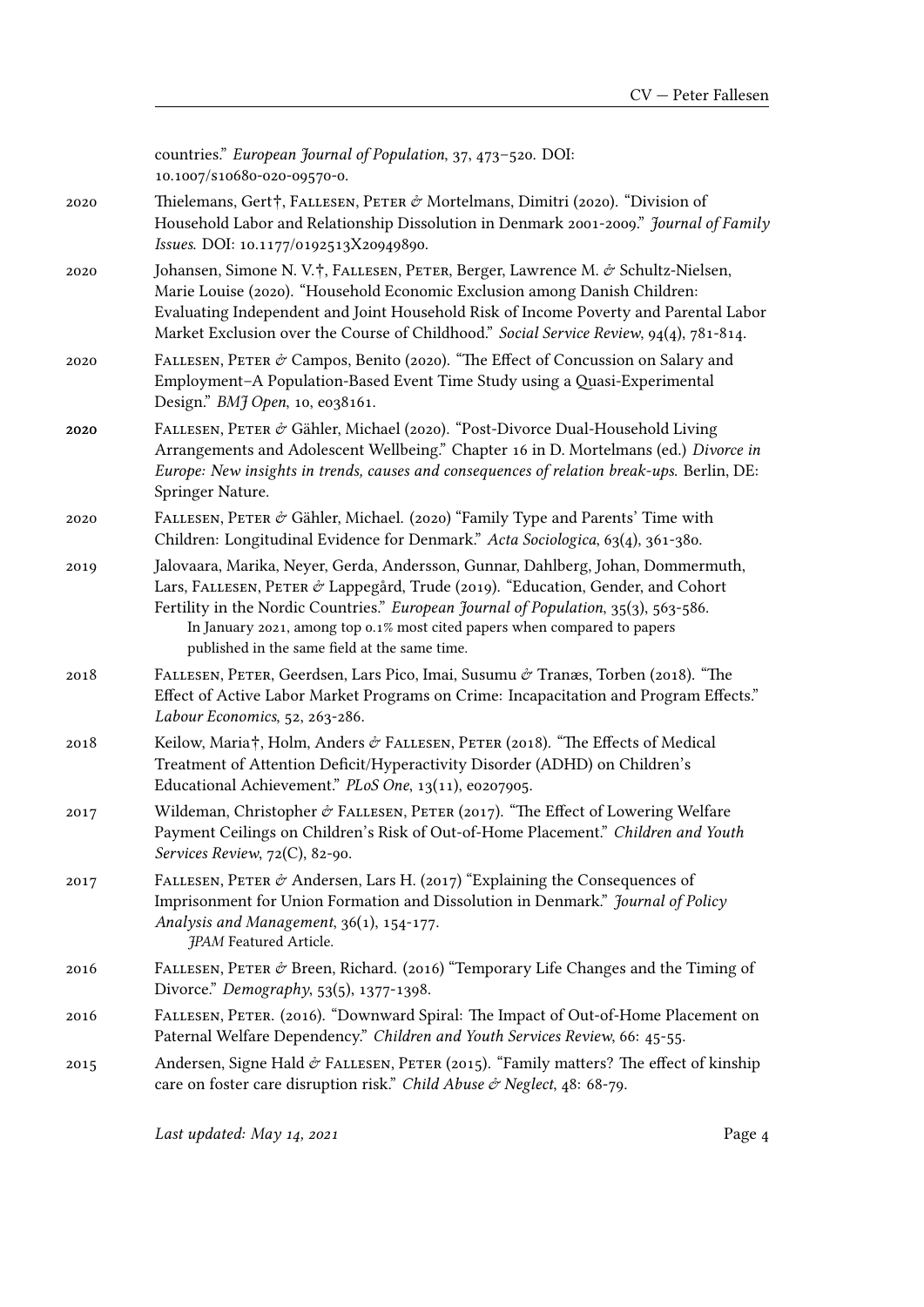|      | Featured in Elsevier's Newsletter for Science Journalists.                                                                                                                                                                                                                                                                        |
|------|-----------------------------------------------------------------------------------------------------------------------------------------------------------------------------------------------------------------------------------------------------------------------------------------------------------------------------------|
| 2015 | FALLESEN, PETER & Wildeman, Christopher (2015). "The Effect of Medical Treatment of<br>Attention Deficit Hyperactivity Disorder (ADHD) on Foster Care Caseloads: Evidence<br>from Danish Registry Data." Journal of Health and Social Behavior, 56 (3): 398-414.<br>Featured as a JHSB Policy Brief and as selected JHSB article. |
| 2014 | FALLESEN, PETER (2014). "Identifying Divergent Foster Care Careers for Danish<br>Children." Child Abuse and Neglect, 38 (11): 1860-1871.                                                                                                                                                                                          |
| 2014 | FALLESEN, PETER, Emanuel, Natalia & Wildeman, Christopher (2014). "Cumulative risk of<br>foster care placements in Denmark." PLoS One, 9 (10): e109207.                                                                                                                                                                           |
| 2013 | FALLESEN, PETER (2013). "Time well spent: The duration of foster care and early adult<br>labor market, educational, and health outcomes." Journal of Adolescence, 36 (6):<br>1003-1011.                                                                                                                                           |
| 2010 | Bonke, Jens $\mathcal{O}$ FALLESEN, PETER (2010). "The impact of incentives and interview methods<br>on response quantity and quality in diary- and booklet-based surveys." Survey Research<br>Methods, 4 (2): 91-101.                                                                                                            |
| 2010 | Andersen, Signe Hald & FALLESEN, PETER (2010). "A question of class: On the<br>heterogeneous relationship between background characteristics and a child's placement<br>risk." Children and Youth Services Review, 32 (6): 783-789.                                                                                               |
| 2010 | Andersen, Signe Hald & FALLESEN, PETER (2010), "Risikofaktorer og sociale skel."<br>Chapter 5 in Signe Hald Andersen (ed.), Når man anbringer et barn: Baggrund, stabilitet i<br>anbringelsen og det videre liv. Odense: University Press of Southern Denmark.                                                                    |
| 2010 | Andersen, Signe Hald & FALLESEN, PETER (2010), "Efter anbringelsen." Chapter 7 in Signe<br>Hald Andersen (ed.), Når man anbringer et barn: Baggrund, stabilitet i anbringelsen og det<br>videre liv. Odense: University Press of Southern Denmark.                                                                                |
|      | <b>BOOKS</b>                                                                                                                                                                                                                                                                                                                      |
| 2015 | FALLESEN, PETER (2015), Time and Placement: Five Empirical Essays on Foster Care. PhD<br>thesis. Copenhagen: University of Copenhagen                                                                                                                                                                                             |
| 2013 | Andersen, Signe Hald & FALLESEN, PETER (2013), Når man anbringer et barn II: Årsager,<br>effekter af anbringelsesforanstaltninger og konsekvenser. Odense: University Press of<br>Southern Denmark.                                                                                                                               |
|      | WORKING PAPERS AND UNREVIEWED ARTICLES AND CHAPTERS                                                                                                                                                                                                                                                                               |
| 2021 | Hjalmarsson, Simon†, FALLESEN, PETER & Plenty, Stephanie. Not Next to You: Peer<br>Rejection, Student Characteristics and the Moderating Effects of Classroom<br>Composition. SocArXiv. DOI: 10.31235/osf.io/2pdzj                                                                                                                |
| 2021 | FALLESEN, PETER. Decline in rate of divorce and separation filings in Denmark in 2020<br>compared to previous years. SocArXiv. DOI:10.31235/osf.io/hprjb.                                                                                                                                                                         |
| 2020 | FALLESEN, PETER. (2020). Institutional Persistence: Involvements with Child Protective<br>Services, the Criminal Justice System, and Mental Health Services across Childhood,<br>Adolescence, and Early Adulthood in Denmark. SocArXiv. DOI:10.31235/osf.io/mybs5.                                                                |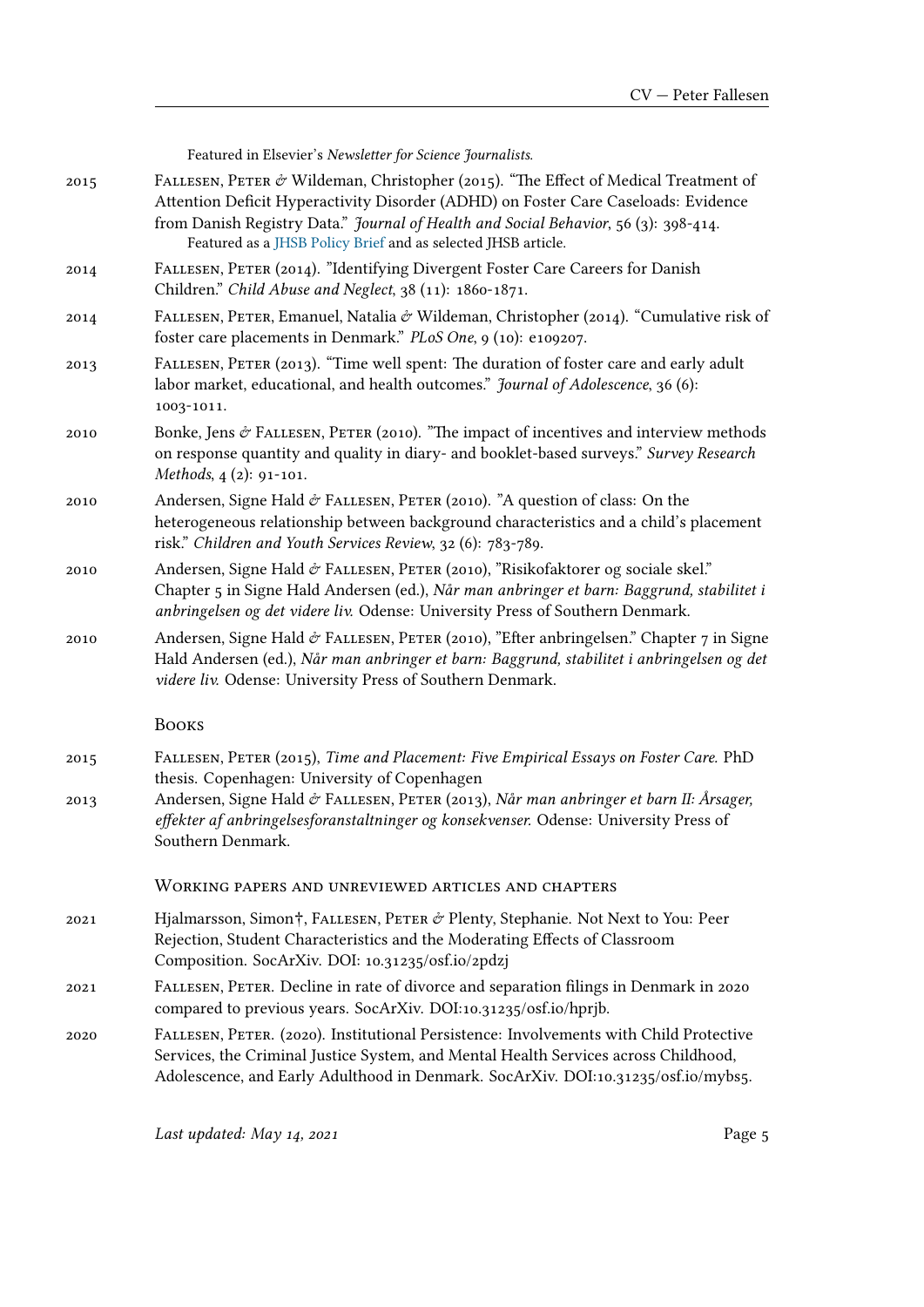| Andersen, Lars. H, FALLESEN, PETER & Brueckner, Tim. (2020). Risk of Stress/Depression |
|----------------------------------------------------------------------------------------|
| and Functional Impairment in Denmark Immediately Following a COVID-19 Shutdown.        |
| medRXiv. DOI:10.1101/2020.12.15.20248251.                                              |
|                                                                                        |

- 2020 Fallesen, PeteR. (2020). Criminal Justice Involvement, Transition to Fatherhood, and the Demographic Foundation of the Intergenerational Transmission of Crime. SocArXiv. DOI: 10.31235/osf.io/s9enc.
- 2020 Fallesen, PeteR & Heinesen, Eskil. (2020). "Introduktion til temaet børn og forældre." In Andersen, Signe Hald, Jensen, Bent, Nielsen, Bodil Wullum & Skaksen, Jan Rose: *Hvad ved vi om børn og deres opvækstvilkår*. Copenhagen: Gyldendal.
- 2020 Fallesen, PeteR & Landersø, Rasmus. (2020) "Introduktion til temaet økonomisk ulighed i barndommen." In Andersen, Signe Hald, Jensen, Bent, Nielsen, Bodil Wullum & Skaksen, Jan Rose: *Hvad ved vi om børn og deres opvækstvilkår*. Copenhagen: Gyldendal.
- 2020 Hellstrand, Julia†, Nisén, Jessica, Miranda, Vitor, Fallesen, PeteR, Dommermuth, Lars, & Myrskylä, Mikko. (2020). Not only later, but also fewer: Novel trends in cohort fertility in the Nordic countries. MPDIR working paper no. 2020-007.
- 2019 Thielemans, Gert†, FALLESEN, PETER & Mortelmans, Dimitri. (2019). Division of Household Labor and Relationship Dissolution in Denmark 2001-2009. Rockwool Foundation Study Paper no. 145.
- 2019 Comolli, L. Chiara, Neyer, Gerda, Andersson, Gunnar, Dommermuth, Lars, Fallesen, PETER, Jalovaara, Marika, Jonsson, Ari K.†, Kolk, Martin & Lappegård, Trude. (2019). Beyond the Economic Gaze: Childbearing during and after recessions in the Nordic countries. Stockholm Research Reports in Demography.
- 2019 Fallesen, PeteR. (2019). Who Reacts to Less Restrictive Divorce Laws? Rockwool Foundation Study Paper no. 144.
- 2018 Fallesen, PeteR & Bernardi, Fabrizio. (2018). Parental Welfare Dependency and Children's Educational Attainment in Denmark. Rockwool Foundation Study Paper.
- 2017 FALLESEN, PETER & Andersen, Signe H. (2017). Opfølgende evaluering af indsatser rettet mod udsatte unge mødres beskæftigelse og uddannelsesaktivitet i fire danske kommuner. Rockwool Foundation Study Paper.
- 2017 Jalovaara, Marika, Neyer, Gerda, Andersson, Gunnar, Dahlberg, Johan, Dommermuth, Lars, FALLESEN, PETER  $\dot{\sigma}$  Lappegård, Trude. (2017). Education, Gender, and Cohort Fertility in the Nordic Countries. Stockholm Research Reports in Demography.
- 2016 Landersø, Rasmus & FALLESEN, PETER. (2016). Psychiatric Hospital Admission and Later Mental Health, Crime, and Labor Market Outcomes. Rockwool Foundation Study Paper.
- 2015 Fallesen, PeteR & Andersen, Signe H. (2015). Evaluering af projekt Families Hus' indvirkning på unge mødres beskæftigelse, uddannelsesaktivitet og selvoplevede kompetencer. Rockwool Foundation Study Paper.
- 2015 FALLESEN, PETER & Andersen, Lars H. (2015). Explaining the Consequences of Imprisonment for Union Formation and Dissolution in Denmark. Rockwool Foundation Study Paper.
- 2015 FALLESEN, PETER & Wildeman, Christopher (2015). JHSB Policy Brief: Does medical treatment of children's behavioral problems lower foster care rates? *Journal of Health*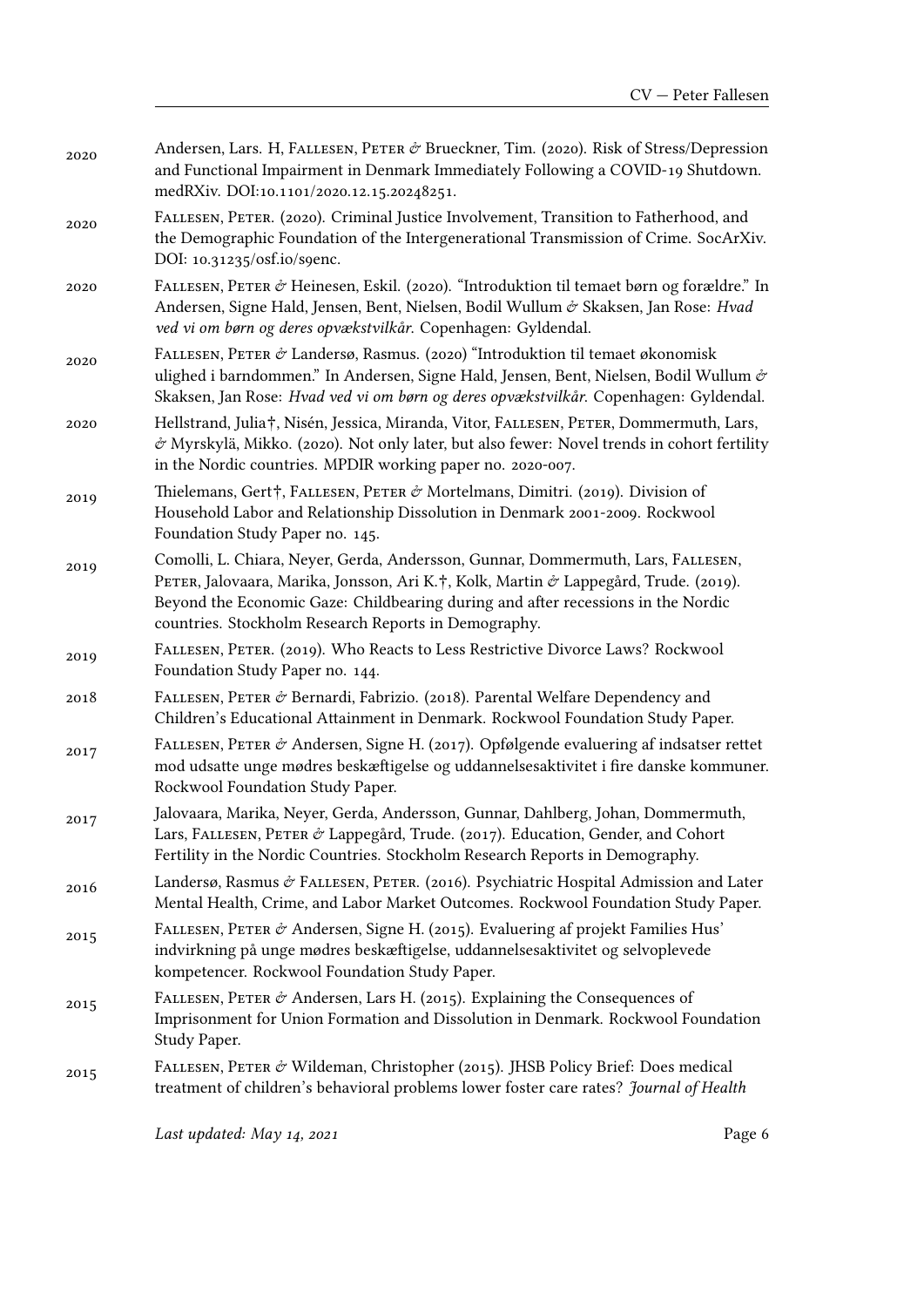|      | and Social Behavior, $56(3)$ .                                                                                                                                                                                                                                       |
|------|----------------------------------------------------------------------------------------------------------------------------------------------------------------------------------------------------------------------------------------------------------------------|
| 2015 | Keilow, Maria,†Holm, Anders & FALLESEN, PETER (2015). The Effects of Medical<br>Treatment of Attention Deficit/Hyperactivity Disorder (ADHD) on Children's<br>Educational Achievement. Rockwool Foundation Study Paper.                                              |
| 2014 | FALLESEN, PETER, Geerdsen, Lars Pico, Imai, Susumu & Tranæs, Torben (2014), The Effect<br>of Workfare on Crime: Incapacitation and Program Effects. IZA Discussion Paper No.<br>8716.                                                                                |
| 2010 | Andersen, Signe Hald & FALLESEN, PETER (2010), Disentangling the heterogeneous<br>relationship between background characteristics and a child's placement risk. The<br>Rockwool Foundation Study Paper No. 30. Odense: University Press of Southern<br>Denmark.      |
| 2009 | Bonke, Jens & FALLESEN, PETER (2009), The Impact of Incentives and Interview Methods<br>on Response Quantity and Quality in Diary- and Booklet-based Surveys. The Rockwool<br>Foundation Study Paper No. 25. Odense: University Press of Southern Denmark.           |
|      | <b>TEXTBOOK CHAPTERS</b>                                                                                                                                                                                                                                             |
| 2012 | FALLESEN, PETER, (2012) "Giorgio Agamben – væren, biopolitik og liv på tærsklen." In<br>Michael Hviid Jacobsen & Anders Petersen (eds.), Samfundsteori & Samtidsdiagnose - en<br>introduktion til sytten nyere samfundstænkere. Copenhagen: Forlaget Unge Pædagoger. |
|      | OP-ED COLUMNS AND COMMENTARIES                                                                                                                                                                                                                                       |
| 2021 | Fallesen, Peter: "Færre ægtepar søgte om skilsmisse og separation i 2020." Commentary<br>published on ROCKWOOL Fonden's home page on divorce during COVID-19.                                                                                                        |
| 2016 | Fallesen, Peter "Behandling af sygdom er ikke 'patientgørelse." Op-ed in Danish<br>newspaper Information on ADHD medicalization.                                                                                                                                     |
| 2015 | Fallesen, Peter & Andersen, Signe Hald (14/3-2015): "Udsatte børn og unge for-tjener<br>programmer, der virker." Op-ed in Danish newspaper Jyllandsposten on services for<br>disadvantaged children.                                                                 |
| 2009 | Fallesen, Peter & Landersø, Rasmus (2009): "Uddannelse – et af flere redskaber." Social<br>Politik, 2009, 5:11-15. Article on crime preventing effects of social policies.                                                                                           |
|      | <b>MANUSCRIPTS UNDER REVISION</b>                                                                                                                                                                                                                                    |
|      | <b>MANUSCRIPTS UNDER REVIEW</b>                                                                                                                                                                                                                                      |
|      | Hjalmarsson, Simon†, FALLESEN, PETER & Plenty, Stephanie. "Not Next to You: Peer<br>Rejection, Student Characteristics and the Moderating Effects of Classroom<br>Composition"                                                                                       |
|      | <b>MANUSCRIPTS IN PREPARATION</b>                                                                                                                                                                                                                                    |
|      | FALLESEN, PETER. "Criminal Justice Involvement, Transition to Fatherhood, and the<br>Demographic Foundation of the Intergenerational Transmission of Crime."                                                                                                         |
|      |                                                                                                                                                                                                                                                                      |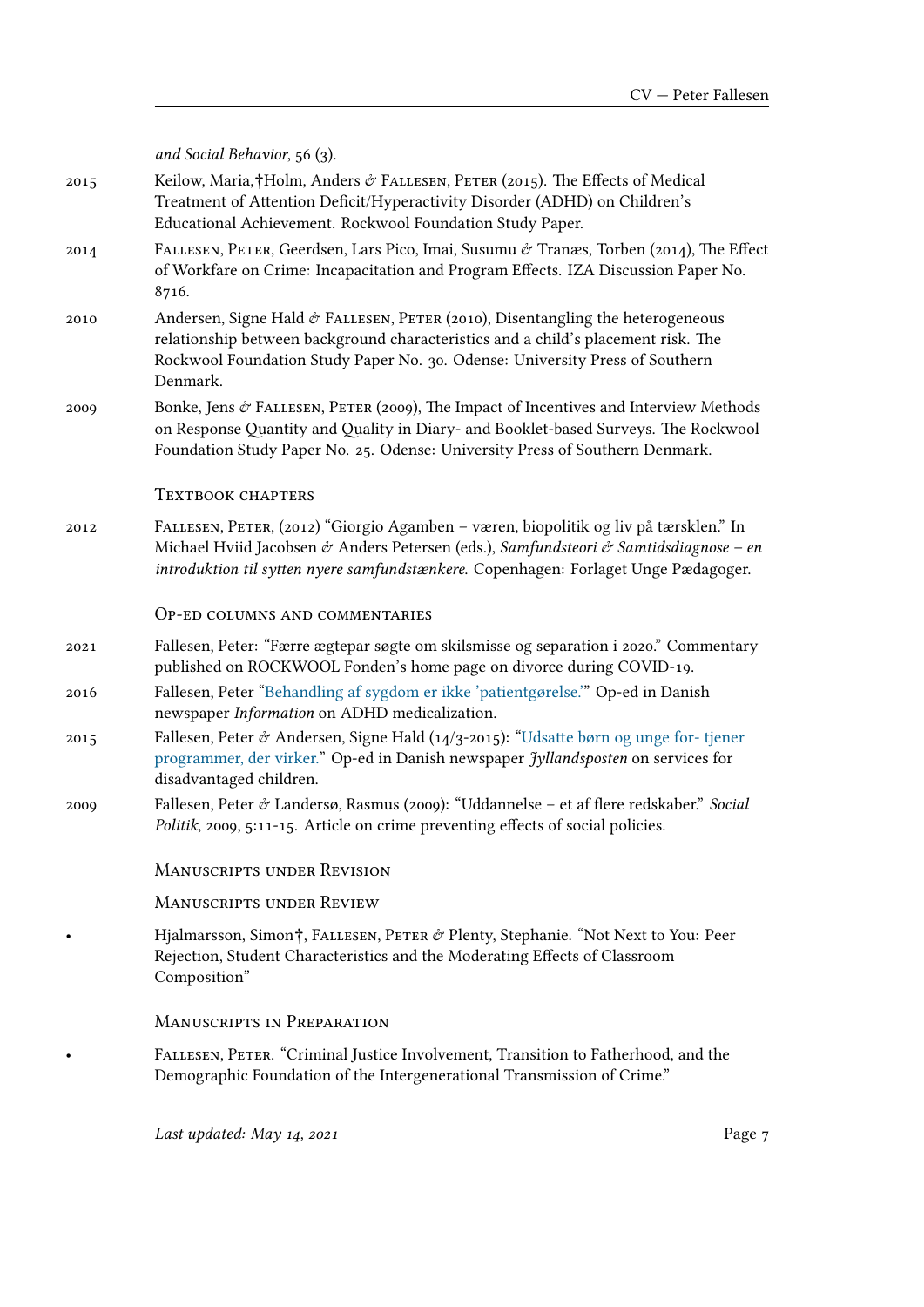|         | in Denmark and the United States."                                                                                                                                                                                                                         |
|---------|------------------------------------------------------------------------------------------------------------------------------------------------------------------------------------------------------------------------------------------------------------|
|         | Simonsen, Emil A.L.†& FALLESEN, PETER. "What a difference a definition makes:<br>Mismatches in the relationship markets in Denmark, 1985-2018."                                                                                                            |
|         | Holm, Mathilde L.†, FALLESEN, PETER & Heinesen, Eskil. "Parental Union Dissolution<br>and Children's Test Scores."                                                                                                                                         |
|         | Andersen, Signe H., FALLESEN, PETER, Wildeman, Christopher & Madsen, Jeppe E.†.<br>"Paternal incarceration and medicalization of children's problem behavior."                                                                                             |
|         | He, Jingying, Elwert, Felix, & FALLESEN, PETER. "Grandparent overlap effects and<br>grandchildren's cognitive outcomes."                                                                                                                                   |
|         | Andersen, Lars H., FALLESEN, PETER $\dot{\sigma}$ Landersø, Rasmus. "Preemptive response to<br>punishment: Announcement effects of noncustodial alternatives to incarceration."                                                                            |
|         | Wood, Jonas, Nisén, Jessica, Neels, Karen, van Gaalen, Ruben, Trimarchi, Alessandra,<br>FALLESEN, PETER, Dommermuth, Lars, Kolk, Martin & Martikainen, Pekka. "Regional<br>Variation in Women's Education-Fertility Nexus in Northern and Western Europe." |
|         | SELECTED PRESENTATIONS AND TALKS LAST FIVE YEARS (* INDICATES INVITED<br>TALK)                                                                                                                                                                             |
| $2021*$ | "What a difference a definition makes: Mismatches in the relationship markets in<br>Denmark, 1985-2018." Quantitative Methods Network, University of Copenhagen.                                                                                           |
| $2021*$ | "Longer lives, Later Births: Implications for Generational Overlap in Denmark and the<br>US." Center for Family and Demographic Research, Bowling Green State University.                                                                                  |
| $2020*$ | "Grandparent overlap effects and grandchildren's cognitive outcomes." Department of<br>Social and Political Science, European University Institute.                                                                                                        |
| $2020*$ | "Grandparent overlap effects and grandchildren's cognitive outcomes." Department of<br>Sociology, University of Copenhagen.                                                                                                                                |
| 2020    | "Household Economic Exclusion among Danish Children: Evaluating Independent and<br>Loint Household Risk of Income Poverty and Parental Labor Market Exclusion over the                                                                                     |

Carlson, Marcia J. & FALLESEN, PETER. "Longer Lives, Later Births: Generational Overlap

Joint Household Risk of Income Poverty and Parental Labor Market Exclusion over the Course of Childhood." Alpine Population Conference, La Thuile, IT.

2019 "Criminal Justice Involvement, Transition to Fatherhood, and the Demographic Foundation of the Intergenerational Transmission of Crime." ASC Annual Meeting, San Francisco, CA.

2019 "Division of Household Labor and Relationship Dissolution in Denmark 2001-2009: What Can We Learn from Linked Time Use and Longitudinal Administrative Data?." PAA Annual Meeting, Austin, TX.

2019 "Who reacts to less restrictive divorce laws?" PAA Annual Meeting, Austin, TX.

- 2019 "Who reacts to less restrictive divorce laws?" RC28 Meeting, Goethe University Frankfurt, GE.
- 2018\* "Who reacts to less restrictive divorce laws?" Centre for Economic Demography, Lund University.

2018

Last updated: May 14, 2021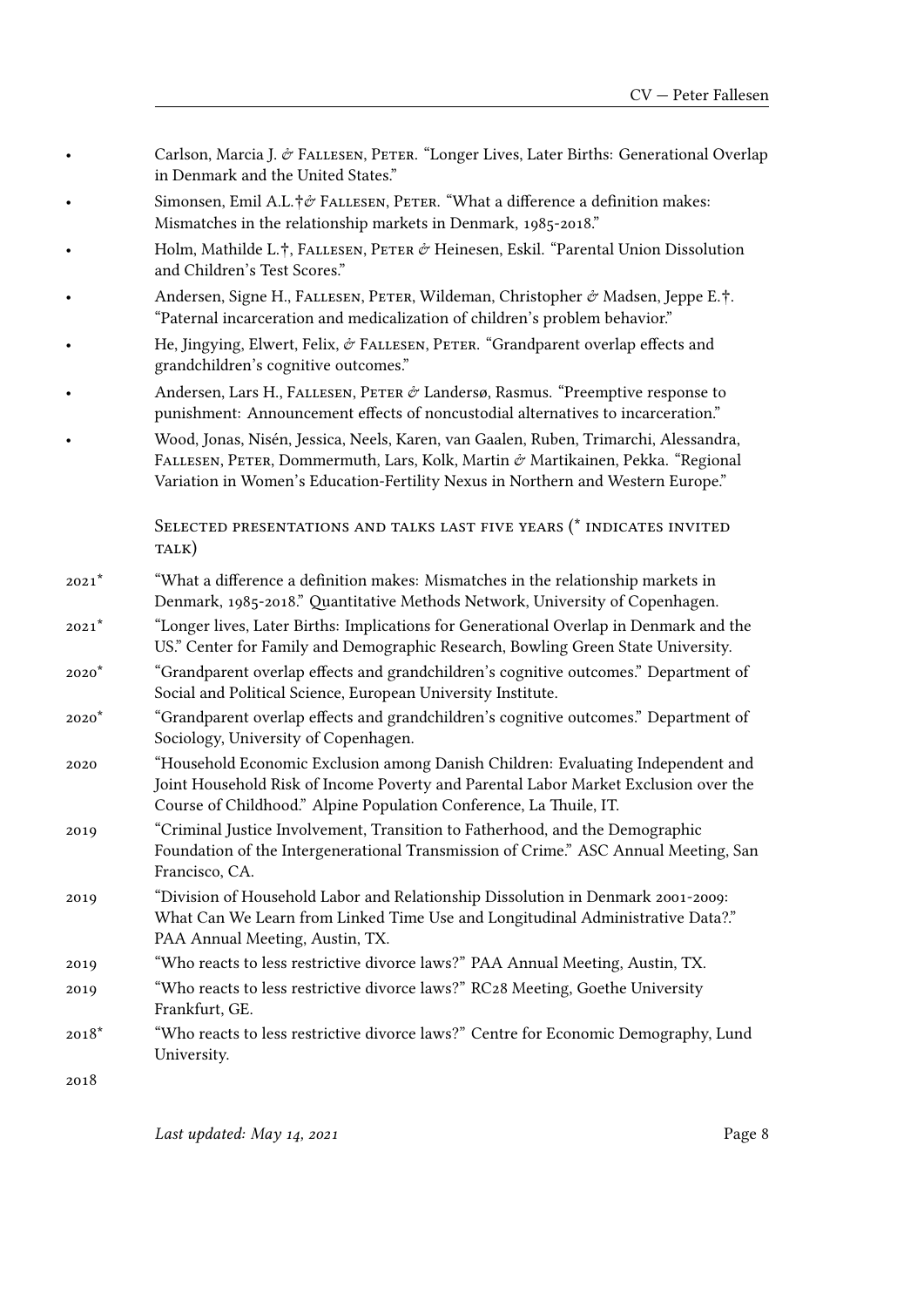"Parental Welfare Dependency and Children's Educational Attainment in Denmark." ECSR Annual Meeting, Paris, France. 2018 "Parental Welfare Dependency and Children's Educational Attainment in Denmark." ASA Annual Meeting, Philadelphia, PA. 2018\* "Parental Welfare Dependency and Children's Educational Attainment in Denmark." Institute for Research on Poverty, University of Wisconsin - Madison, WI. 2018 "Parental Welfare Dependency and Children's Educational Attainment in Denmark." PAA Annual Meeting, Denver, CO. 2017 "The Causal Effect of Paternal Incarceration and Children's Problem Behavior." American Society of Criminology annual meeting, , Philadelphia, PA. 2017 "Incarceration and Health: Assessing the Causal Relationship." American Society of Criminology annual meeting, Philadelphia, PA. 2017\* "Parental Welfare Dependency and Children's Educational Attainment in Denmark." Department of Political and Social Sciences, European University Institute. 2017 "Family Type and Parents' Time Investment in Children." RC28 Meeting, Columbia University, USA. 2017 "Family Structure, Parental Welfare Dependency and Children's Educational Performance and Attainment." Unitran workshop, University of Copenhagen. 2017\* "Children's age at parental union dissolution and parents' post-dissolution income." Department of Political and Social Sciences, European University Institute. 2017 "Children's age at parental union dissolution and parents' post-dissolution income." Population Association of America annual meeting, Chicago, IL, USA. 2017\* "Children's age at parental union dissolution and parents' post-dissolution income." Turku Center for Social Welfare, University of Turku. 2017\* "The Effect of Active Labor Market Programs on Crime: Incapacitation and Program Effects." Rutgers School of Criminal Justice, Rutgers University. 2017\* "Children's age at parental union dissolution and parents' post-dissolution income." Sociology Colloquium Series, Department of Sociology, University of Western Ontario. 2016 "Union dissolution and parents' time with children." European Sociological and Demographic Network for the Study of Divorce, Stockholm University, Sweden. 2016 "Preemptive response to punishment: Announcement effects of noncustodial alternatives to incarceration." ECSR meeting, Oxford University, UK. 2016 "The consequences of welfare cuts for union formation and dissolution in Denmark among welfare recipients with and without dependent children." RC28 Meeting, University of Bern, Switzerland. 2016\* "Psychiatric Hospital Admission and Later Mental Health, Crime, and Labor Market Outcomes. " AME Brown Bag, SOFI, Stockholm University. 2016\* "Medical Treatment of Attention Deficit/ Hyperactivity Disorder (ADHD) and Children's Academic Achievement." Institute for Reseach on Poverty, University of Wisconsin-Madison 2016\* "Noncustodial Alternatives to Imprisonment and Offenders' Union Formations and Dissolutions in Denmark." Bronfenbrenner Center for Translational Research, Cornell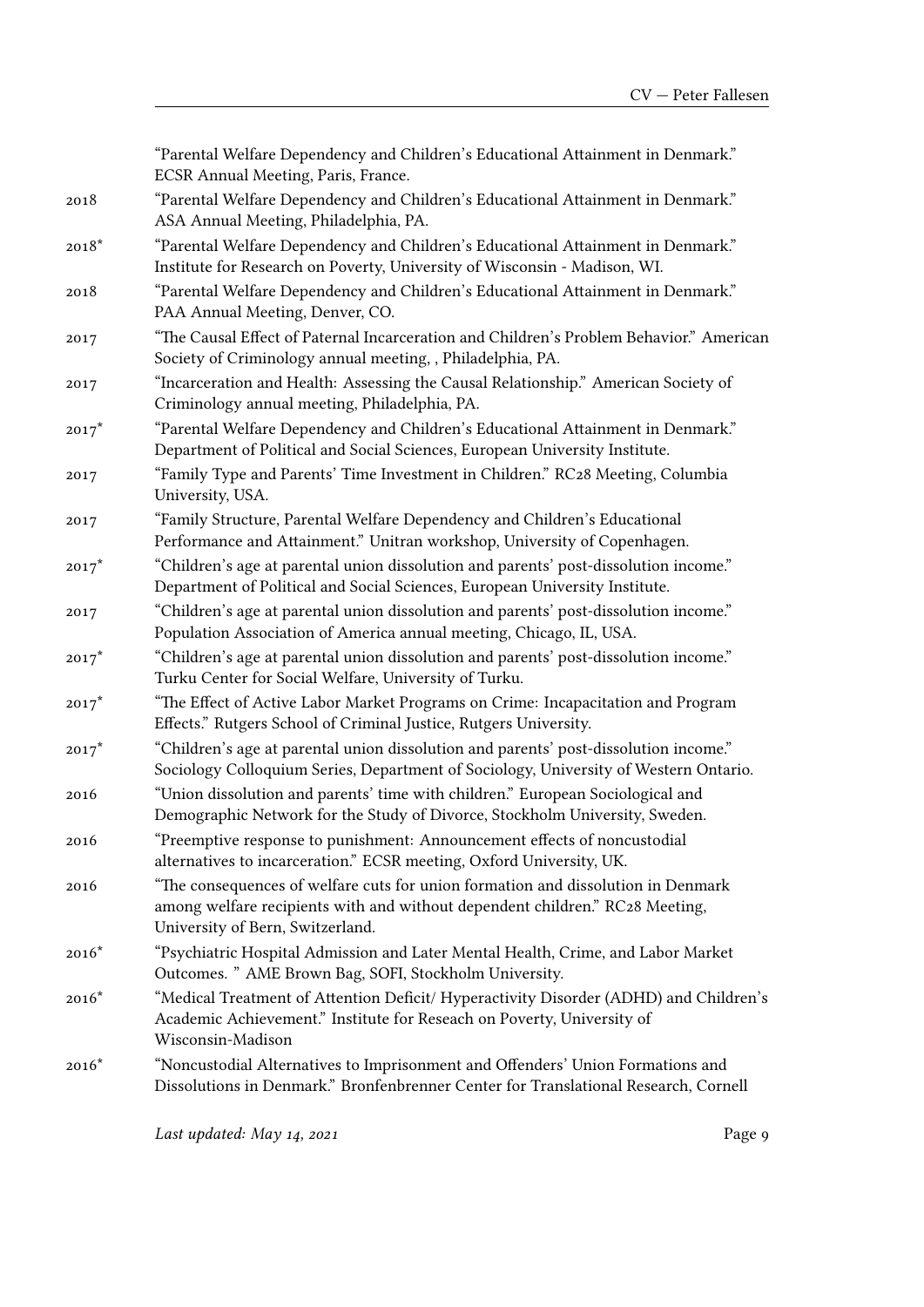### University.

# Teaching

| 2019-2020 | Quantitative Methods II, Department of International Economics, Government, and<br>Business. Copenhagen Business School (Undergraduate level). Course organizer and<br>Lecturer.           |
|-----------|--------------------------------------------------------------------------------------------------------------------------------------------------------------------------------------------|
| 2018      | Quantitative Methods II, Department of Business and Politics, Copenhagen Business<br>School (Undergraduate level). Course organizer and Lecturer.                                          |
| 2014      | Explaining the Social: Analytical Sociology and Social Mechanisms, Department of<br>Sociology, University of Copenhagen (Graduate level). Course organizer and Lecturer.                   |
| 2012      | Quantitative Methods II, Department of Business and Politics, Copenhagen Business<br>School (Signe Hald Andersen; undergraduate level). Teaching Assistant                                 |
| 2008-2009 | Classical and Contemporary Sociological Theory, Department of Sociology, University of<br>Copenhagen (Thora Margareta Bertilsson; undergraduate level). Lecturer and Teaching<br>Assistant |
| 2007-2009 | Quantitative Methods, Department of Sociological, University of Copenhagen (Lars Pico<br>Geerdsen; undergraduate level). Teaching Assistant                                                |
| 2007-2008 | Advanced Quantitative Methods, Department of Sociology, University of Copenhagen<br>(Lars Pico Geerdsen; undergraduate level). Teaching Assistant                                          |
|           | Supervision, Research Training $\mathcal O$ Search Committees                                                                                                                              |
| Ongoing   | Rosemary Cant, Faculty of Health and Medical Sciences, University of Western Australia<br>External committee member                                                                        |
| Ongoing   | Simone Norlund-Vering Johansen, Department of Sociology, University of Copenhagen<br>Co-supervisor                                                                                         |
| Ongoing   | Mathilde Lund Holm, Department of Economics, University of Copenhagen<br>Co-supervisor                                                                                                     |
| 2021      | Max Thanning, Department of Sociology, Stockholm University<br>Faculty opponent [halftime seminar]                                                                                         |
| 2021      | Simon Hjalmarsson, SOFI, Stockholm University<br>Co-supervisor                                                                                                                             |
| 2020      | Assistant Professorship, Criminology, Aalborg University<br>Member of external search committee                                                                                            |
| 2019      | Kathrin Morosow, Department of Sociology, Stockholm University<br>Faculty opponent [final seminar], Committee chair [defense]                                                              |
| 2016      | Assistant Professorship, Criminology, Aalborg University<br>Member of external search committee                                                                                            |

## Services and Professional Activities

RESEARCH NETWORKS

 $\mbox{TrygFondens Unge}^+$  -netværk.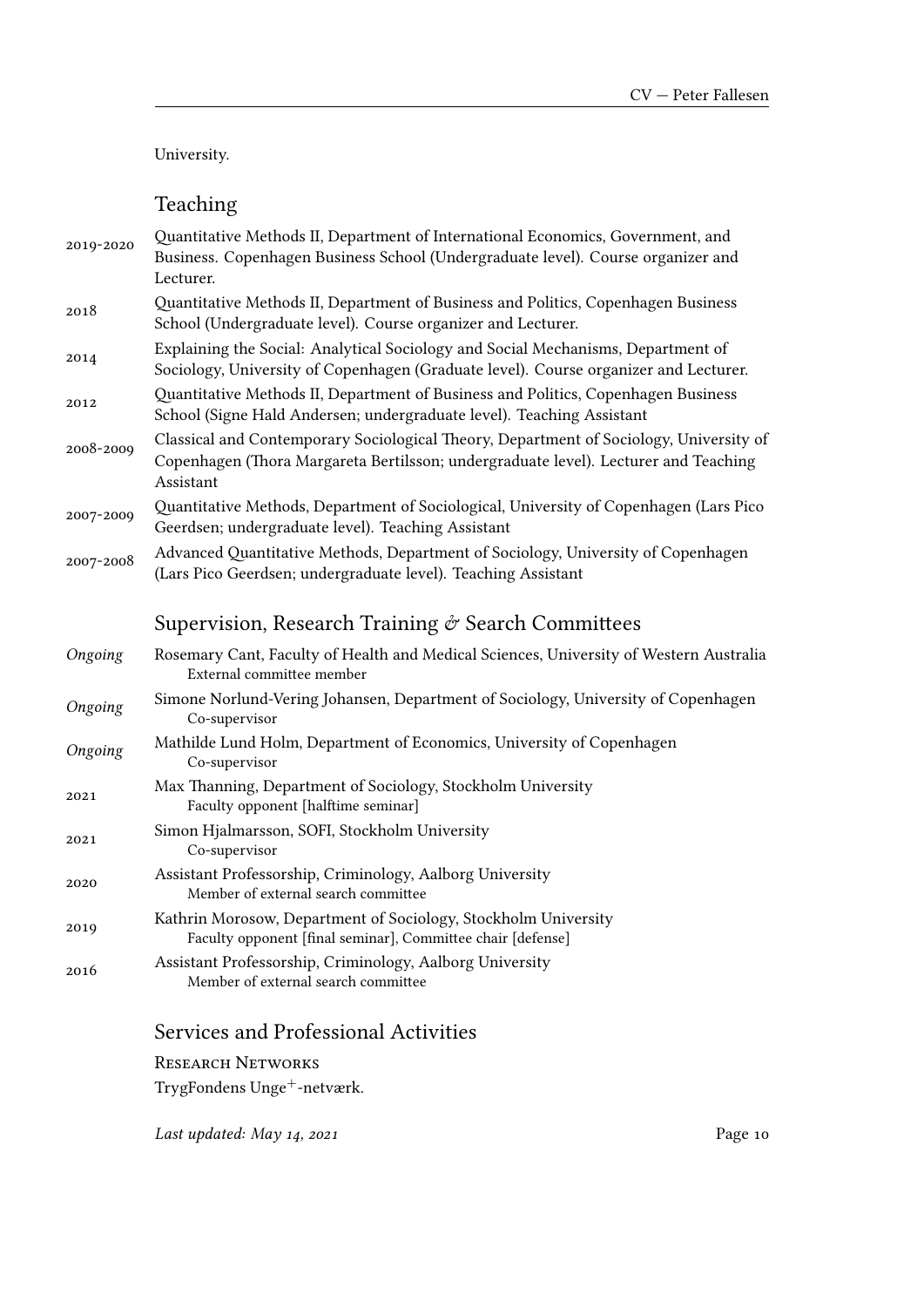Level-of-living group (LNU), Swedish Institute for Social Research, Stockholm University. Research Committee 28, Social Stratification and Mobility, International Sociological Association.

European Fertility Network.

### **SERVICE**

*PI*, Gender and Generation Survey 2020 in Denmark. *Member*, reference group, TrygFondens Unge<sup>+</sup>-netværk (since 2018). *MC Substitute* for Denmark, COST Action 19106 *Session organizer*, "'But what do the data say?' Exploiting Linked Admin Data to Confront Theory" at the American Society of Criminology Annual Meeting, 2019. *Co-organizer*, Seminars on Social Stratification, Welfare, and Social Policy, SOFI, Stockholm University, 2016-2017.

*Board Member* (founding), Danish Society for Survey Research, 2009/10.

#### **ACTIVITIES**

External Examiner, Dep. of Sociology, University of Copenhagen, since 2017. External Examiner, Dep. of Sociology and Social Work, Aalborg University, since 2017. External Examiner, Dep. of Education, Aarhus University, since 2019.

### **MEMBERSHIPS**

American Society of Criminology Danish Sociological Association RC28, International Sociological Association Population Association of America

### PEER REVIEWER-PUBLICATIONS

*American Sociological Review*, *Demography*, *Journal of Marriage and Family*, *Journal of Policy Analysis and Management*, *Population Studies*, *European Sociological Review*, *Health Economics*, *Journal of Health and Social Behavior*, *Journal of Ethnic and Migration Studies*, *Acta Sociologica*, *Advances in Life Course Research*, *European Journal of Population*, *Public Opinion Quarterly*, *Journal of Family Research*, *Gender and Education*, *International Journal of Social Welfare*, *PLoS One*, *BMJ Open*, *Danish Journal of Economics*, *Children and Youth Services Review*, *Nordic Journal of Criminology*, *European Journal of Pediatrics*, *Uden for Nummer*, *VIVE – The Danish Center of Social Science Research*.

### PeeR RevieweR—GRants

"la Caixa" Foundation, TrygFonden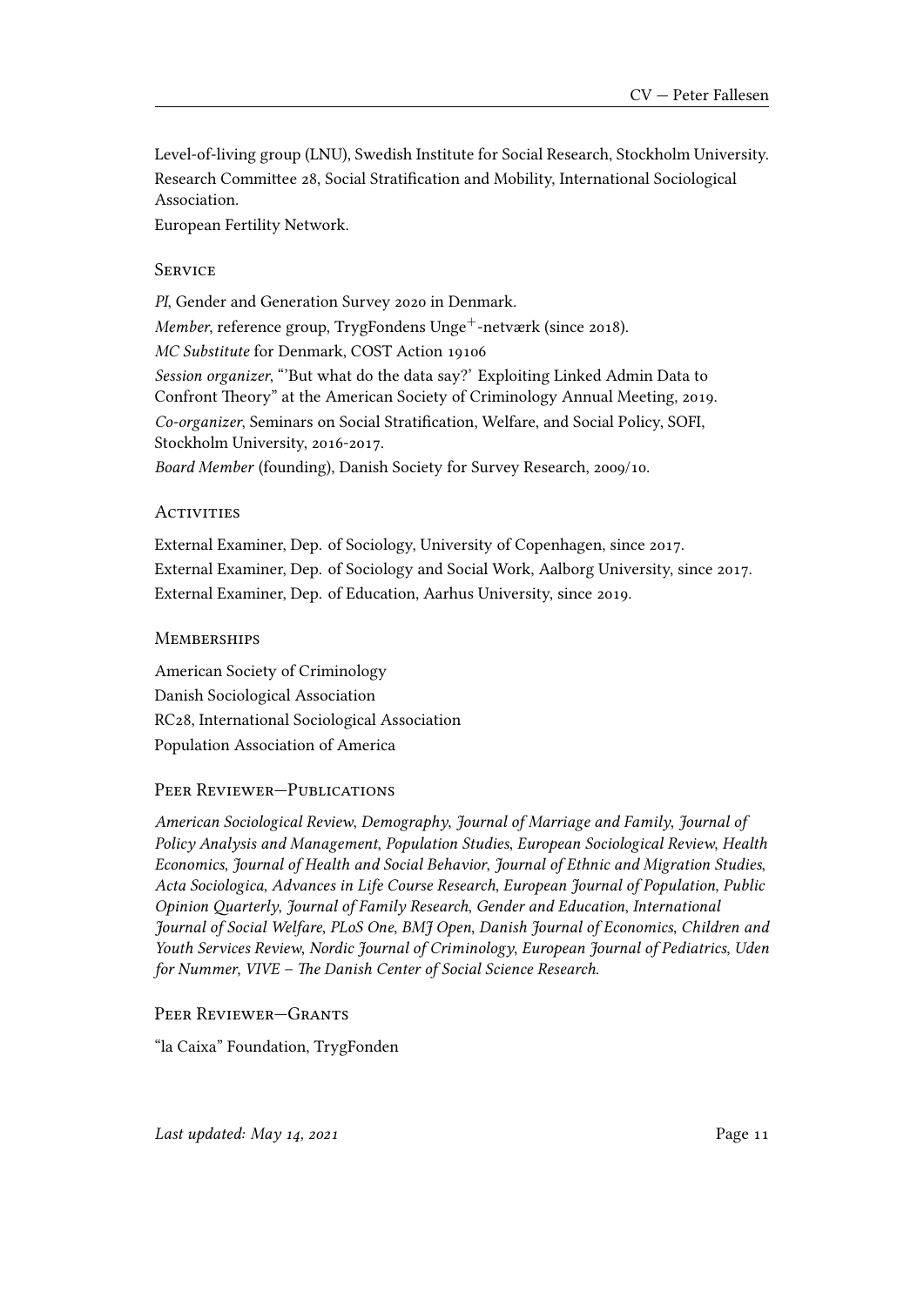## Language Proficiencies

Fluent Danish and English (C3). Upper intermediate German (B2). Upper intermediate Swedish (B2). Upper intermediate Norwegian (B2). Lower Intermediate Italian (B1-2).

## Media Appearances

RECENT INTERVIEWS IN WRITTEN MEDIA

(2021): Interview on divorce and separation filings and the Corona pandemic. *Jyllands-Posten*

(2020): Interview on divorce and the Corona pandemic. *Kristeligt Dagblad*

(2020): Interview on the labor market consequences of concussions. *Politiken*

(2020): Interview on fertility research. *Weekendavisen.*

(2020): Interview on fertility decline in the Nordic countries. *Kristeligt Dagblad.*

(2020): Interview on fertility trends in Denmark. *Kristeligt Dagblad.*

(2020): Interview on class-based assortative mating in Denmark. *Kristeligt Dagblad.*

(2020): Interview on development in divorce rates. *Kristeligt Dagblad.*

(2019): Interview on geographical variation in childlessness. *Momentum.*

(2019): Interview about division of household labor and union dissolution risk. *B.T., Detektor, TjekDet.*

(2019): Interview about fertility and recession. *Kristeligt Dagblad.*

(2019): Interview about childlessness and education. *Momentum.*

(2018): Interview about parental welfare dependency and children's educational attainment. *Momentum.*

(2017): Interview about men's education and their risk of childlessness. *Information.*

(2017): Interview about men's education and their risk of childlessness. *Kristeligt Dagblad.*

(2017): Interview about welfare reforms and foster care placement risk. *Information.*

(2017): Interview about welfare reforms and foster care placement risk. *Socialrådgiveren.*

(2016): Interview about infantile colic and divorce risk. *Danish Broadcasting Corporation*

(2015): Interview about employablility of former incarcerated people. *Horsens Folkeblad*

(2015): Interview about ADHD treatment and foster care placement risk. *Socialrådgiveren.*

(2015): Interview about ADHD treatment and child outcomes. *Ritzau* [Circulated widely in Danish newspapers, magazines, online, as well as in professinal magazines such as Dagens Medicin and Folkeskolen]